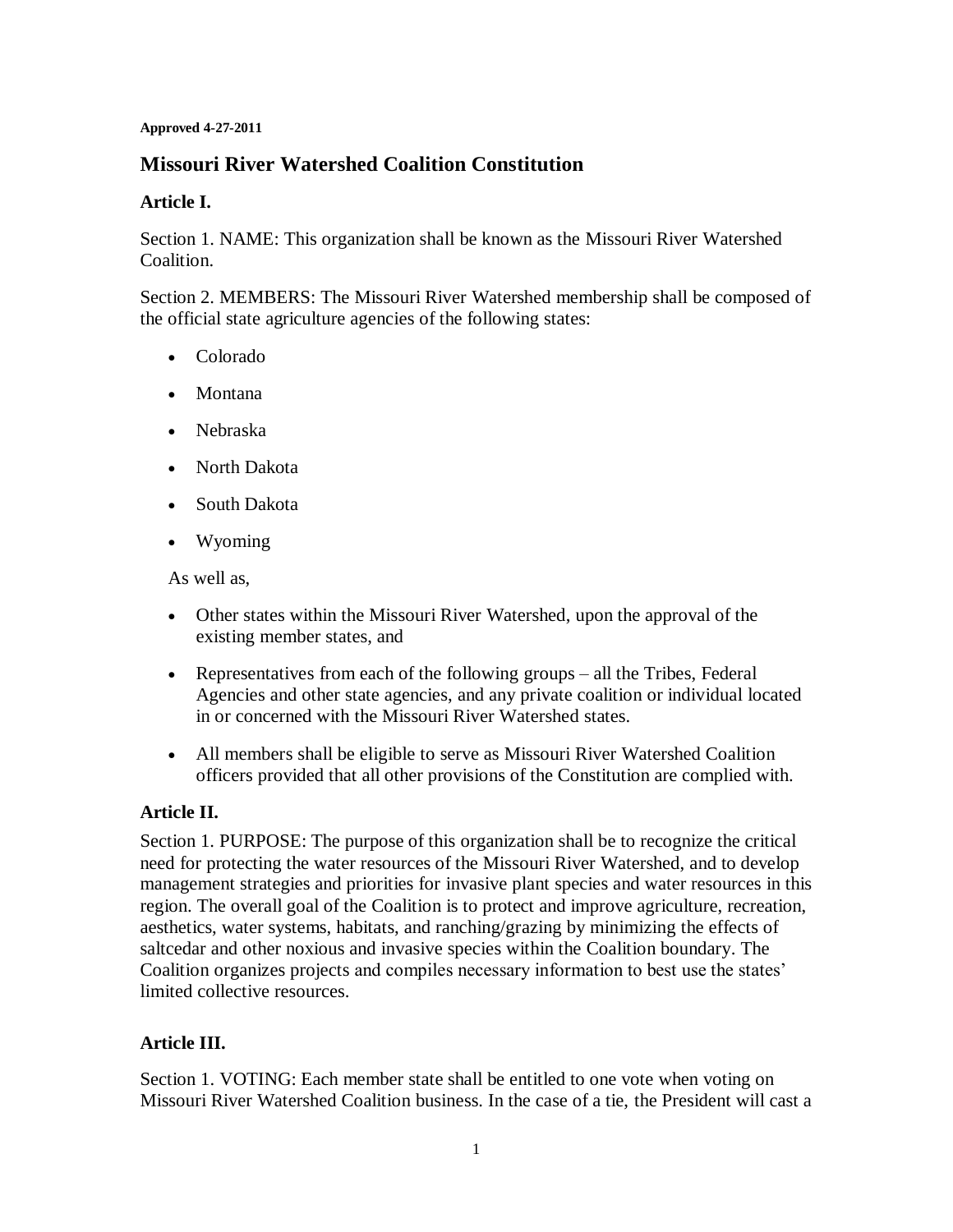vote to break the tie. The Vice President shall only cast a vote in the absence of the President. Member state's votes are to be cast by the noxious weed coordinator or his/her authorized representative from his/her state. Authorized representatives from each state and the President and Vice President shall be known as the "Executive Committee."

Section 2. QUORUM: A quorum shall consist of a number of members representing a majority of the member states.

Section 3. CONDUCT OF MEETINGS: All meetings of the Missouri River Watershed Coalition shall be conducted in accordance with Robert's "Rules of Order" except when there is conflict with this Constitution and Bylaws, in which case the Constitution and Bylaws shall prevail.

# **Article IV.**

Section 1. OFFICERS: The officers of this organization shall consist of a President and Vice President. These officers shall be elected for two-year terms or until their successors are elected and qualified. Officers are eligible for re-election for an indefinite period of time, but not to exceed three full terms. All officers shall upon expiration of their terms, surrender to their successors all Missouri River Watershed Coalition property.

### **Article V.**

Section 1. AMENDMENTS: The Constitution may be amended at any meeting where a quorum of the member states is present, three-fourths of those present approve the amendment, and provided the proposed amendment or amendments have been submitted to each member thirty (30) days before the meeting.

# **Missouri River Watershed Coalition Bylaws**

### **Article I.**

The Executive Committee shall govern the Coalition. The Executive Committee shall supervise the business, programs, and policies approved by the Coalition membership.

### **Article II.**

The officers of this Coalition shall be elected by written ballot or electronic vote.

### **Article III.**

The Executive Committee shall appoint members to such workgroups as deemed necessary to conduct the business of the Coalition.

### **Article IV.**

All funds given to the Missouri River Watershed Coalition shall be deposited in a special account and shall be made available for paying Coalition expenses.